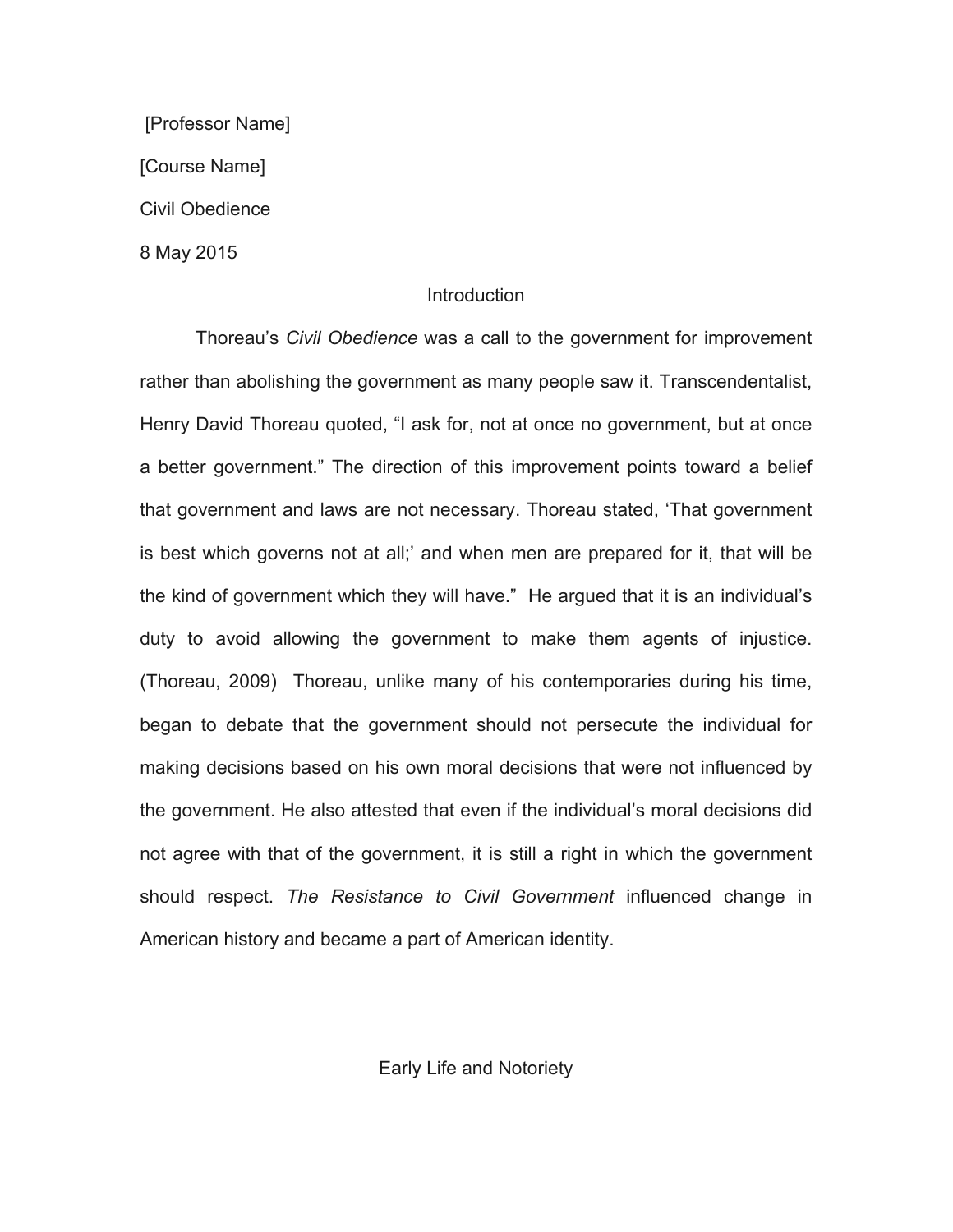Henry David Thoreau was born on July 12, 1817 in Concord, Massachusetts. He was an American author, poet, philosopher and historian born to David Henry Thoreau to John Thoreau, a pencil maker and Cynthia Dunbar. He did not begin to use the name Henry David until after college in which his name was legally changed. He received his education at the public school in Concord and he attended the private Concord Academy. Proving to be a better scholar than his more fun-loving and popular elder brother John, he was sent to Harvard. (Thoreau 2004)

Thoreau's graduation came at an inauspicious time. In 1837, America was experiencing an economic depression and jobs were not plentiful. Furthermore, Thoreau found himself temperamentally unsuited for three of the four usual professions open to Harvard graduates: the ministry, the law, and medicine. Thoreau received his formal education from Harvard College where he studied math, science, rhetoric, and philosophy between 1833 and 1837. Despite having to drop out for several months due to financial and health problems, he was still able to graduate top of his class in 1837. One of his most famous quotes is "Let sheep keep their own skin". Thoreau fully supported the individuality of each person.

Thoreau is best known for his book entitled *Walden*, which is a reflection of simple living in natural surroundings and his essay, *Resistance to Civil Government* (also known as *Civil Disobedience*), an argument to an unjust state of government. But Thoreau's historical essay was more of a suggestion rather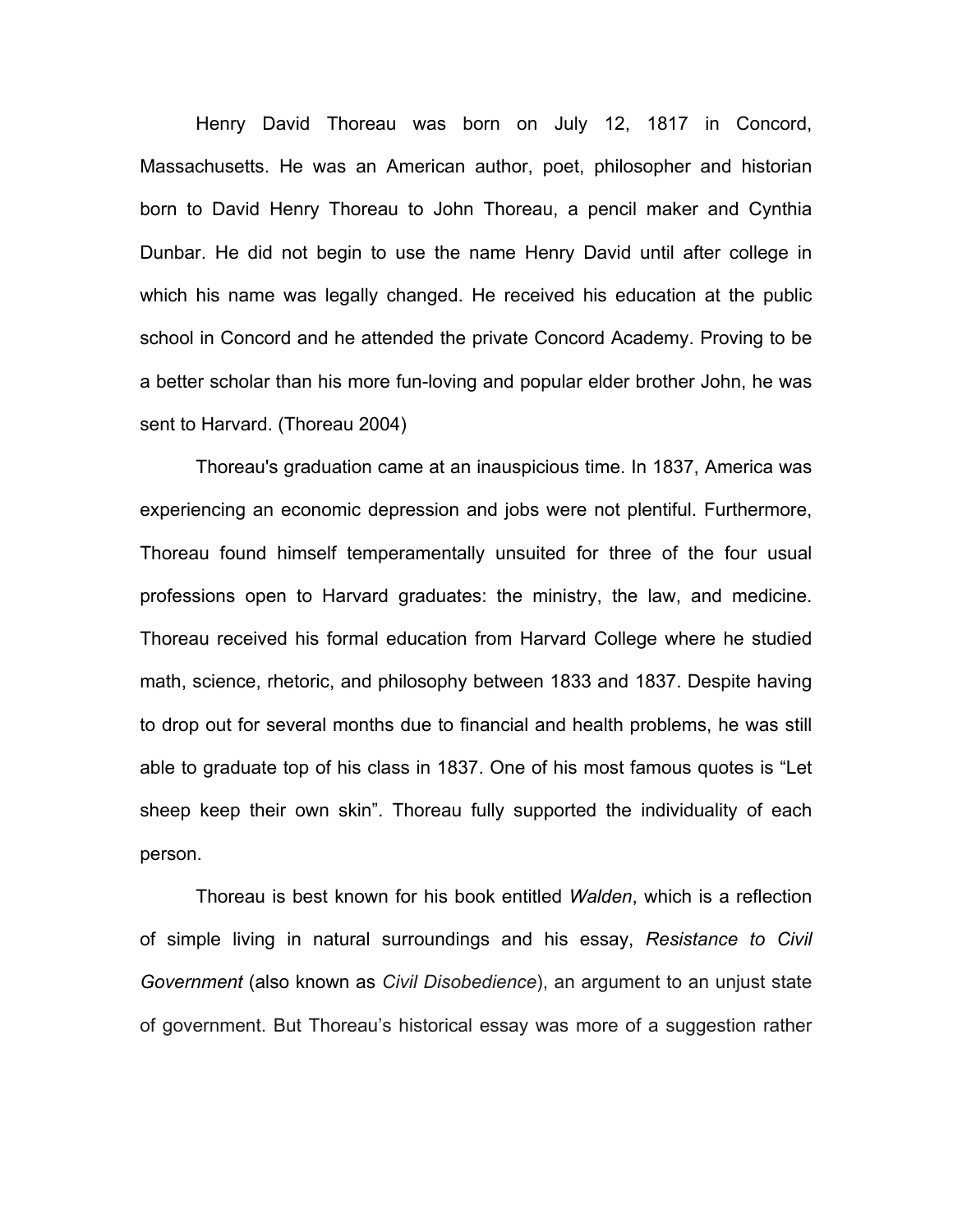than completely discrediting the entire government. He was motivated to write this essay partly due to his disgust with slavery and the Mexican-American War.

# Civil Disobedience

The essay, Civil Disobedience was published in an anthology called Esthetic Papers. In his 1849 essay, Thoreau details that government typically more harmful than helpful and therefore cannot be justified. According to Thoreau, the government was too corrupt or unjust to otherwise do important work. In fact, Thoreau believed that government to be the agent of corrupt and injustice. Because of this, Thoreau believed that honest men would soon rebel and revolutionize. Thoreau tells people in his essay that you shouldn't just not to wait for the opportunity to vote for justice, but voting justice is in effective as wishing for justice; what you need to do is actually be just. This wasn't a call to dedicate your life to fighting for justice but you do have an obligation not to commit injustice and not support it. Thoreau called for a peaceful revolution, in which he urged people to completely withdraw support of the government and stop paying taxes, even if this means courting imprisonment. Thoreau lived a modest life, so that he has less to lose, stating "I can afford to refuse allegiance to Massachusetts. It costs me less in every sense to incur the penalty of dido devised to the State than it would to obey. I should feel as if I were with less than that case". (Thoreau, 2004)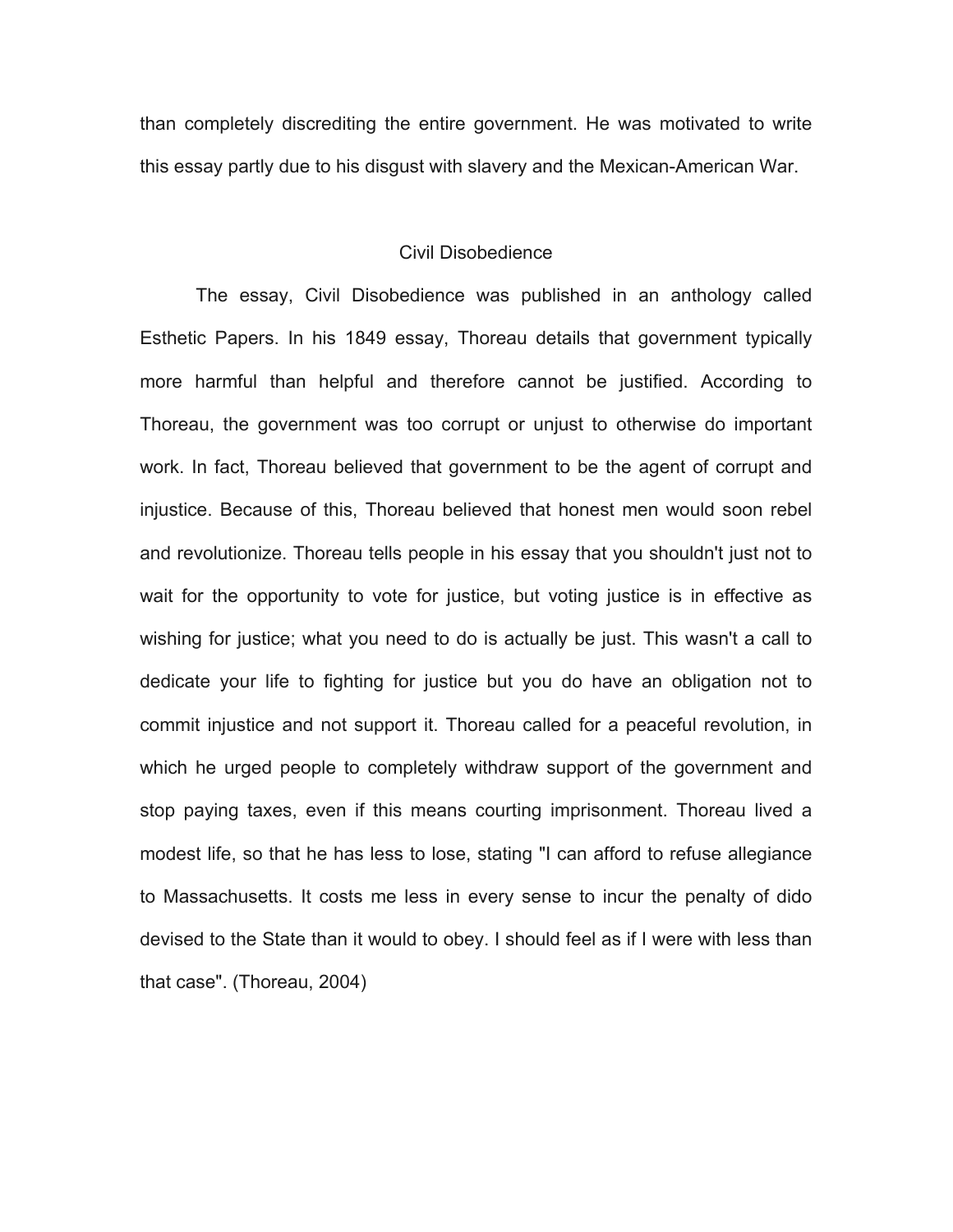#### Thoreau's Opposition to Government Laws and Taxes

Thoreau wasn't opposed to laws and the government in general but to those that enabled the individual to function with a good conscience – for example, the laws of slavery. He wanted to note that just because we were members of a society doesn't mean we have to agree with the laws imposed upon us, especially if those laws lack morality and are deemed inequitable. It is important to understand that Thoreau was not anti-government; he was for a better more improved government. Thoreau wanted the government to understand that the mortality and conscience of the individual must be decided by his or himself and not by the majority of the government. (Yarborough, 2015)

Because his contemporaries did not see him as a theorist, Thoreau's political writings had little importance during his lifetime. His ideas were either ignored or dismissed by his contemporaries including *Civil Obedience*. Nonetheless, his writings went on to influence many American leaders such as United States President John F. Kennedy, civil rights activist Dr. Martin Luther King, and United States Supreme Court Justice William O. Douglas. Russian author, Leo Tolstoy even spoke about being influenced by Thoreau's work. (Thoreau, 2009)

## Influence

Thoreau's theory on civil disobedience has had a huge influence on modern America and was used as inspiration to model leaders like Dr. Martin Luther King and Mahatma Gandhi. The political and social impact *Civil Disobedience* created was far more wide reaching than most people understand.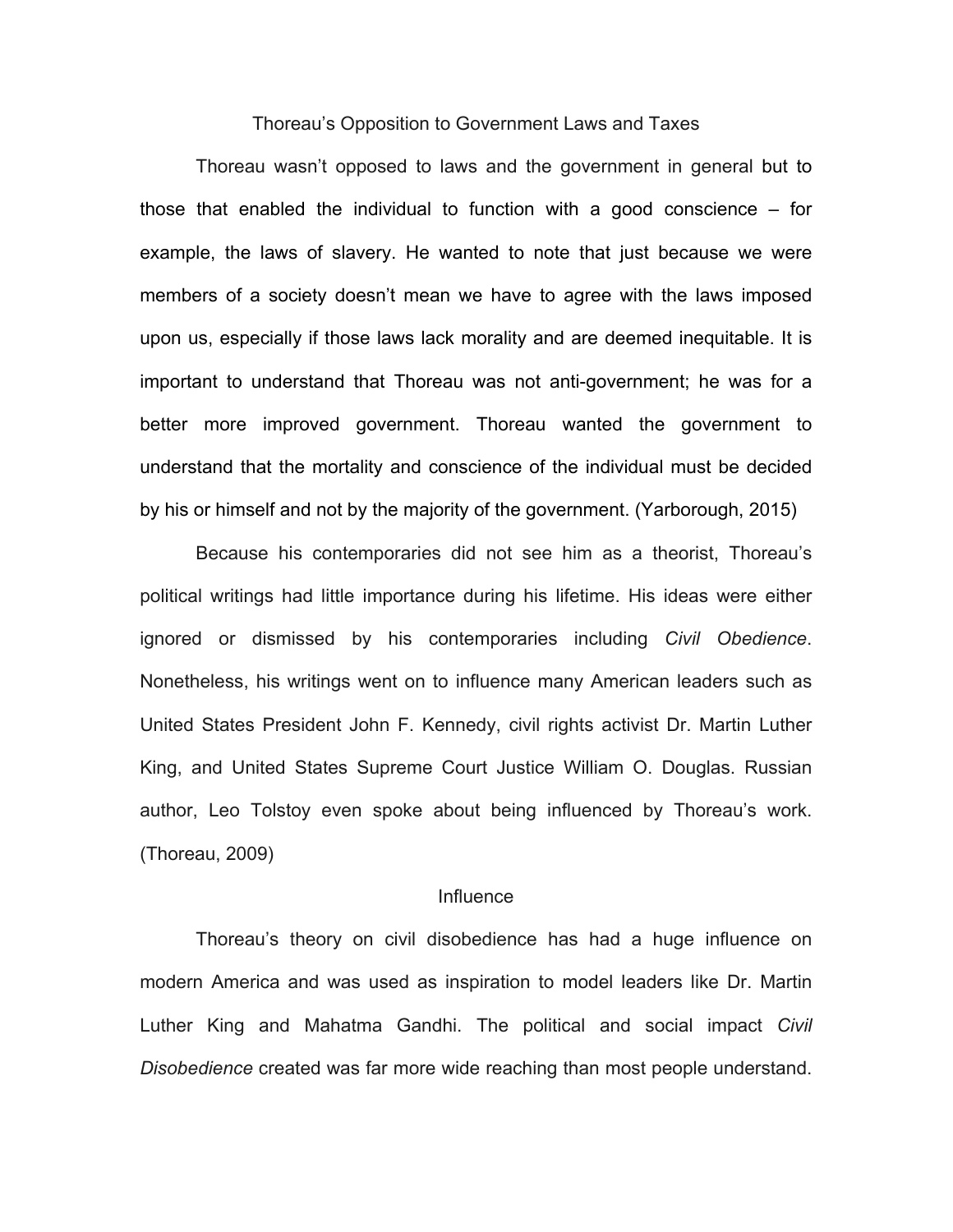Known for being non-violent and peaceful people, both Dr. Martin Luther King and Gandhi's ideas were clearly Thoreavian in nature. Dr. Martin Luther King noted in his autobiography that his first encounter with the ideas on non-violent resistance came from Thoreau. He quoted, "Here is this courageous New Englander's refusal to pay taxes and his choice of jail rather than support a war that would spread slavery's terrorist into Mexico, I made my first contact with the theory of nonviolent resistance." He went on to say how no other person had been more eloquent and passionate with the moral obligation as good with cooperation than Thoreau. (Kritzberg, 545) And similar to Thoreau, Gandhi was constantly seeking higher truth with regard to the relationship of man and the universe.

#### Legacy

"How many a man has dated his life from reading a book", Thoreau wrote in his book, Walden. (Thoreau, 2004) Little did he know the legacy his books and essay would leave behind. Today, his work has inspired millions of readers nationwide. He sharing his messages and stories influenced navy conservationists, writers, philosophers, activists and individuals from all professions. Today, Henry David Thoreau is considered one of America's greatest intellects and writers for the conservation moment. His legacy and influenced cannot be matched.

# **Conclusion**

In conclusion, Thoreau's opposition to the government influenced so many people. Had Thoreau not expressed his disdain for the government in a peaceful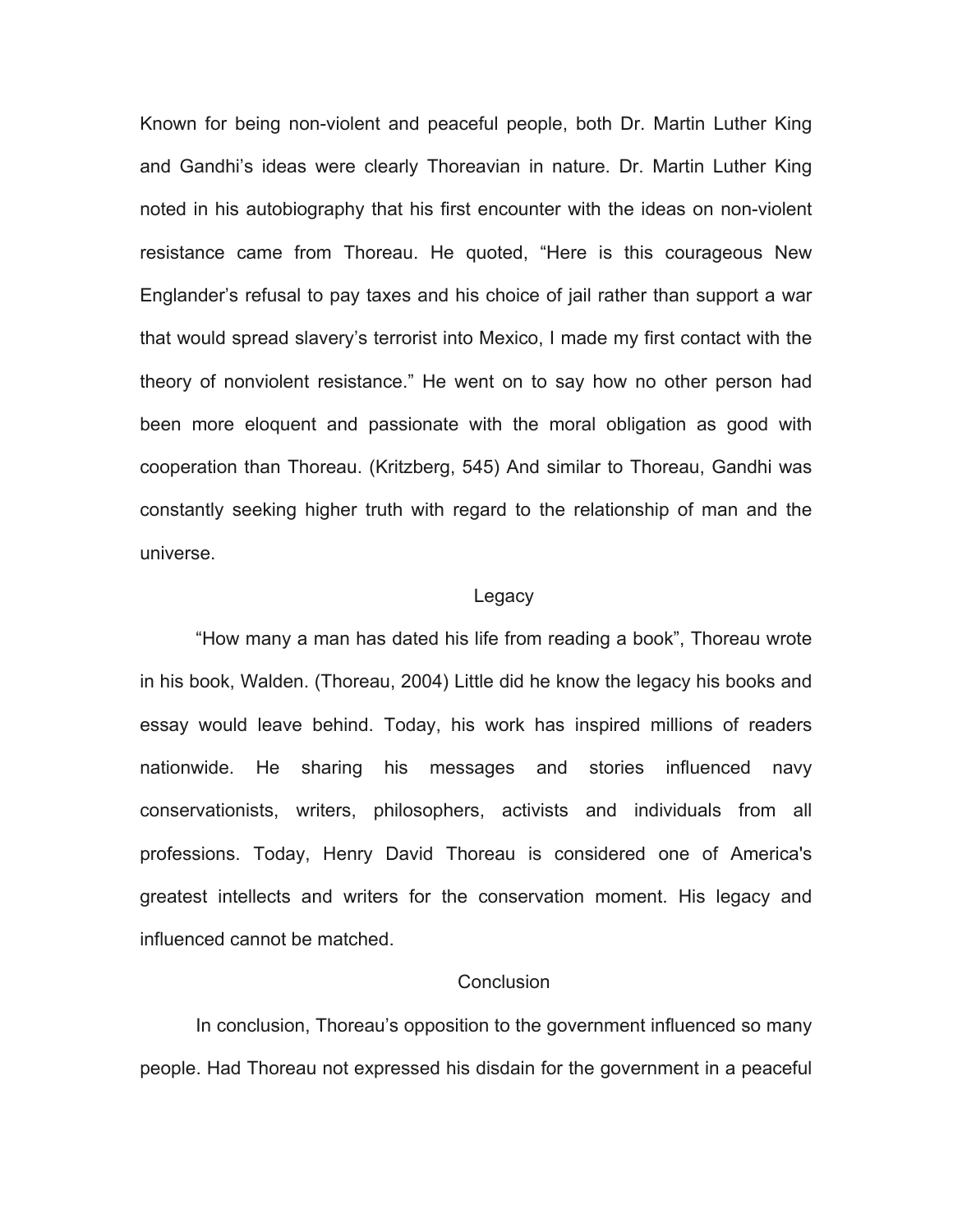way, leaders like Dr. Martin Luther King would not have been able to find inspiration to oppose the government in their injustice such as Jim Crow laws and other injustices, which sparked the Civil Rights Movement. Also, Gandhi used Thoreau as a peaceful call to injustice. Thoreau's teaching assessed that evil must be resisted and that no moral man can patiently adjust to injustice. He encouraged people to exercise their rights and to stand up in the name of a cause. Though Thoreau died not known to virtually anyone in the larger world during his time, today his insights are still very influential and legendary.